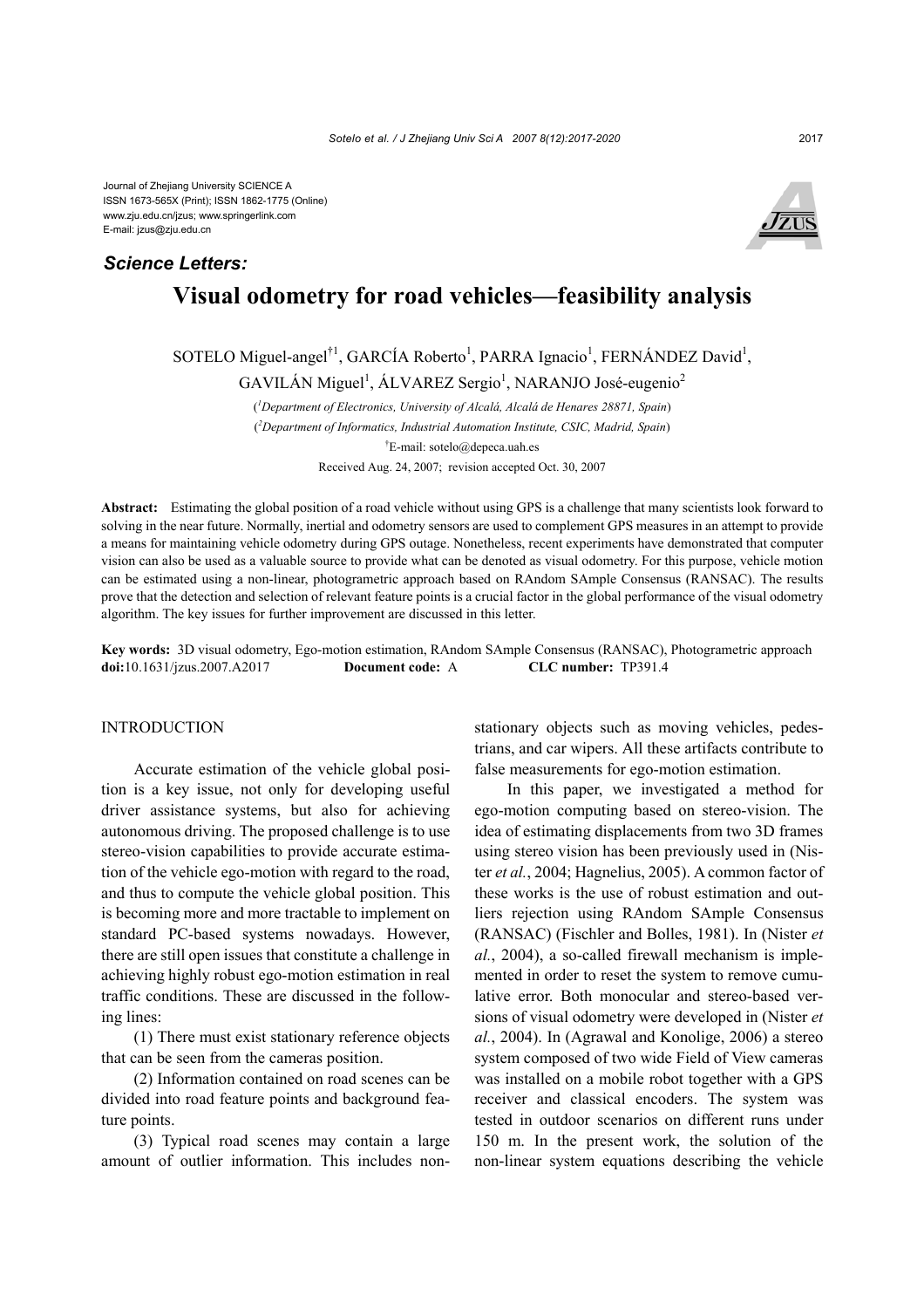motion at each frame is computed under the non-linear, photogrametric approach using RANSAC. A clear contribution of this work is the optimization of the RANSAC parameters. Exhaustive experimentation was conducted in this aspect in order to yield the really optimal RANSAC parameters. Indeed, a genetic algorithm was off-line run to set a comparison between the optimized RANSAC parameters achieved on-line by our method and the same parameters obtained off-line by an evolutionary algorithm performing exhaustive global search. The results were extremely similar.

### FEATURES DETECTION AND MATCHING

In each frame, Harris corners are detected, since this type of point feature has been found to yield detections that are relatively stable under small to moderate image distortions (Schmid *et al*., 2000). In order to reduce the computation time and to remove irrelevant features that move in the central part of the image, the method is only run in the lower left and right parts of the image, where significant features are most frequently located. The feature points are matched at each frame, using the left and right images of the stereo-vision arrangement, and between pairs of frames. Features are detected in all frames and matches are allowed only between features. The details about the matching method can be found in (Alonso *et al*., 2007), where a similar method was used for pedestrian detection purpose.

#### PROBLEM STATEMENT

The problem of estimating the trajectory followed by a moving vehicle can be defined as that of determining at frame *i* the rotation matrix  $\mathbf{R}_{i-1,i}$  and the translational vector  $T_{i-1,i}$  that characterize the relative vehicle movement between two consecutive frames. The use of non-linear methods becomes necessary since the 9 elements of the rotation matrix cannot be considered individually (the rotation matrix has to be orthonormal). Indeed, there are only 3 unconstrained, independent parameters, i.e., the three rotation angles  $\theta_x$ ,  $\theta_y$ , and  $\theta_z$ , respectively. The system's rotation can be expressed by means of the rotation matrix  $\boldsymbol{R}$  given by

$$
\boldsymbol{R} = \begin{pmatrix} cycz & sxsycz + cxsz & -cxsycz + sxsz \\ -cysz & -sssysz + cxcz & cxsysz + sxcz \\ sy & -sxcy & cxcy \end{pmatrix}, (1)
$$

where  $ci = \cos \theta_i$  and  $si = \sin \theta_i$  for  $i = x, y, z$ . The estimation of the rotation angles must be undertaken by using an iterative, least squares-based algorithm. Otherwise, the linear approach can lead to a non-realistic solution where the rotation matrix is not orthonormal.

## RANSAC

RANSAC (RAndom SAmple Consensus) is an alternative to modifying the generative model to have heavier tails to search the collection of data points *S* for good points that reject points containing large errors, namely "outliers". RANSAC is used in this work to estimate the rotation matrix *R* and the translational vector *T* that characterize the relative movement of a vehicle between two consecutive frames. The input data to the algorithm are the 3D coordinates of the selected points at times *t* and *t+*1. After drawing samples from three points, the models that best fit to the input data are estimated using non-linear least squares. Then, a distance function is defined to classify the rest of points as inliers or outliers depending on threshold  $D_t$ . In this case, the distance function is the square error *e* between the sample and the predicted model. In this work, the following parameters were chosen:  $D_t=0.005$  m<sup>2</sup>,  $N=10$ (maximum number of trials), *TH*=0.8 (consensus threshold). Detailed explanations about how these parameters are obtained can be found in (García *et al.*, 2007).

#### NON-LINEAR LEAST SQUARES

Given a system of *n* non-linear equations containing *p* variables the solution for  $n \leq p$  does not form a vectorial subspace in general. Its structure depends on the nature of the equations. For *n*=*p* a finite set of solutions exists instead of a unique solution as in the linear case. To solve this problem, an underdetermined system is built  $(n>p)$  in which a given error function  $E(x)$  must be minimized. The error function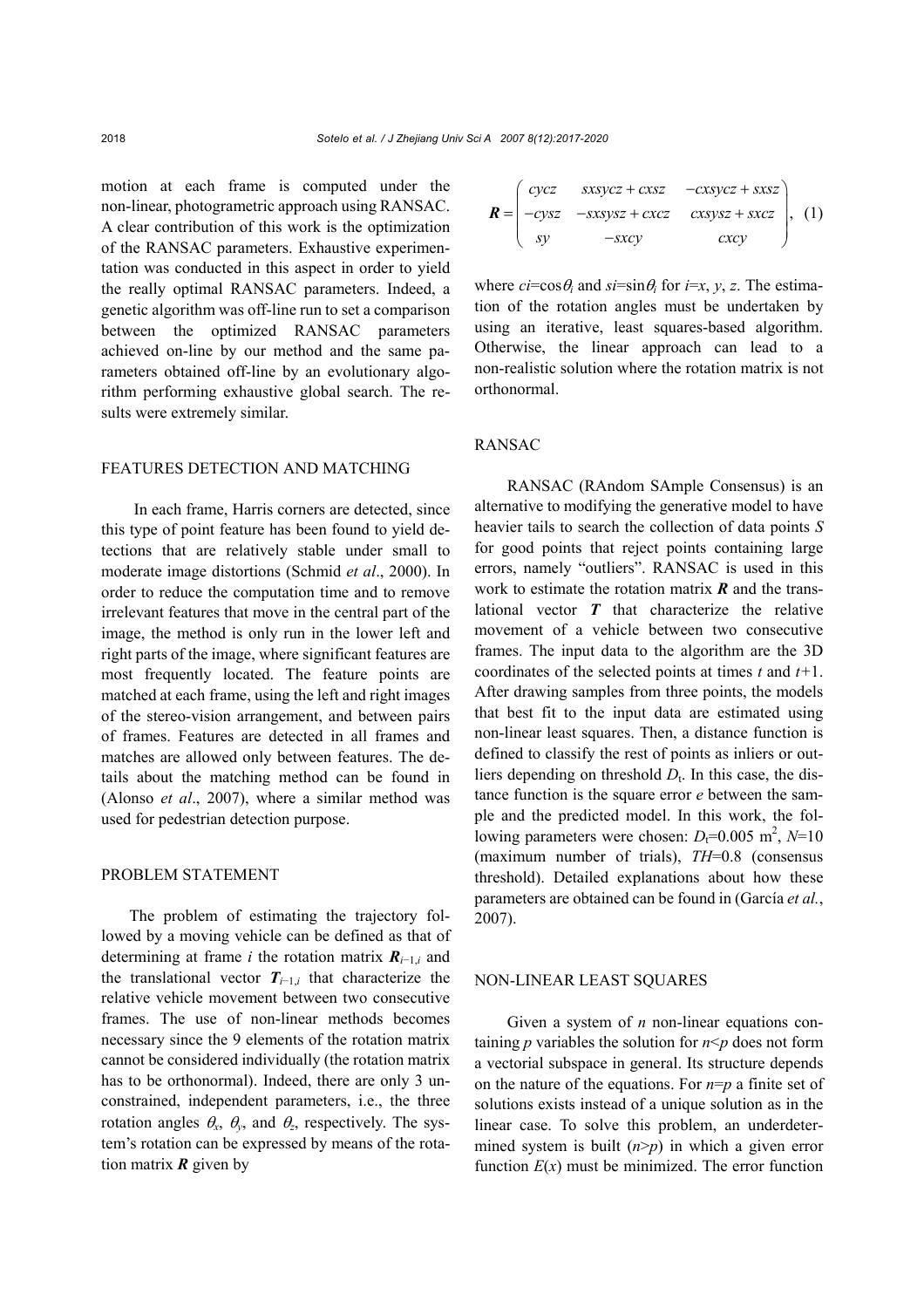can exhibit several local minima, although in general there is a single global minimum. Unfortunately, there is no numerical method that can assure the obtaining of such global minimum, except for the case of polynomial functions. Iterative methods based on the gradient descent can find a global minimum whenever the starting point meets certain conditions. By using non-linear least squares the process is in reality linearized following the tangent linearization approach. Formally, the functions describing the system equations can be approximated using the first term of Taylor's series expansion. After linearization, an overdetermined linear system of *n* equations and *p* variables has been constructed (*n*<*p*). The system can be solved using iterative non-linear least squares. At each iteration *k* of the regression method the linearized system is solved (given the 3D coordinates of *N* points in two consecutive frames). The vector of independent terms *c* is computed at iteration *k*. Once the Jacobean matrix *J* of the non-linear equations and vector  $c$  have been computed at iteration  $k$ , the non-linear system is finally solved. On completion of the process the algorithm yields the final solution  $w=[\theta_x, \theta_y, \theta_z, t_x, t_y, t_z]^T$  that describes the relative vehicle movement between two consecutive iterations at  $t_0$  and  $t_1$ , respectively. The termination condition is given by a minimum value of error or a maximum number of iterations. The complete mathematical details of this operation are provided in (García *et al.*, 2007).

#### DATA POST-PROCESSING

This is the last stage of the algorithm. Some partial estimations are discarded, in an attempt to remove as many outliers as possible. For this purpose, high root mean square error *e* estimations are removed and meaningless rotation angles estimations (non physically feasible) are discarded. Accordingly, a maximum value of *e* has been set to 0.5. Similarly, a maximum rotation angle threshold is used to discard meaningless rotation estimations. In such cases, the estimated vehicle motion is maintained according to motion estimated in the previous frame. Removing false rotation estimations is a key aspect in visual odometry systems since false rotation estimations lead to high cumulative errors.

#### IMPLEMENTATION AND RESULTS

The visual odometry system described in this paper has been implemented on a Pentium IV at 1.7 GHz running Linux Knoppix 3.7. A stereo vision platform based on Fire-i cameras (IEEE1394) was installed on a prototype vehicle. Several sequences were recorded in different locations including Alcalá de Henares and Arganda del Rey in Madrid (Spain). All sequences correspond to real traffic conditions in urban environments. In the experiments, the vehicle was driven bellow the maximum allowed velocity in cities, i.e., 50 km/h. A real experiment is graphically documented in this section as illustrated in Fig.1. The



**Fig.1 (a) Aerial view of the trajectory followed in the experiment; (b) Estimated 2D trajectory; (c) Estimated 3D trajectory**